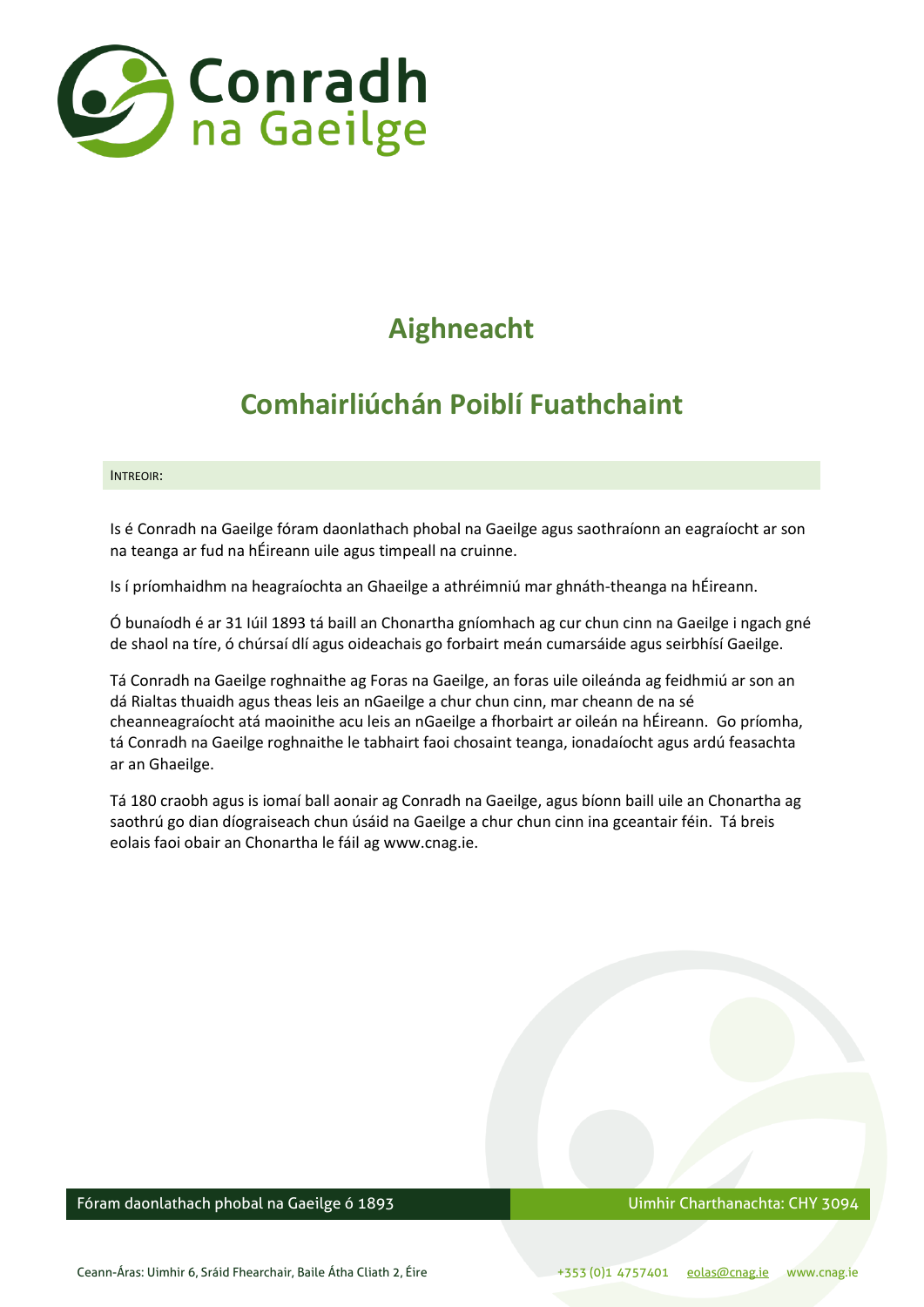

#### AN FUATHCHAINT INA AGHAIDH NA GAEILGE :

Agus athbhreithniú á dhéanamh ar an reachtaíocht ar ghríosú fuatha, cuirfear san áireamh moladh go mbeadh sé ina choir fuath a spreagadh bunaithe ar an teanga. Tá Conradh na Gaeilge ag tacú leis an moladh agus iad ag súil go mbeidh an Ghaeilge san áireamh sa reachtaíocht. Mar a sheasann sé, tagraíonn an reachtaíocht don fhuath do ghrúpa daoine mar gheall ar a gcine, a ndath, a náisiúntacht, a gcreideamh, a mbunadh eitneach nó náisiúnta, toisc gur den lucht siúil iad nó mar gheall ar a gclaonadh gnéis.

Athrú chun feabhais 'teanga' a bheith luaite sa reachtaíocht, chomh maith le rudaí eile. Ní ar mhaithe leis an nGaeilge is mó a deirim an méid sin, mar sin féin.

Glactar go forleathan leis i léann na teangeolaíochta, agus in áiteanna eile, go seasann an chlaontacht teanga do chlaontaí ar bhoinn eile. Mar sin, nuair a chaitear anuas ar an teanga a labhraíonn duine, bíonn rud éigin eile taobh thiar de sin de ghnáth. Go minic, is é atá i gceist dáiríre le leatrom teanga ná claonta a bhaineann le haicme, le cine, le creideamh, le dath, le heitneacht, le gnéas, le gnéaschlaonadh srl.

Nuair a chuirtear fuath in iúl don teanga a labhraíonn duine nó grúpa, nó nuair a léirítear claonadh i gcoinne pobal teanga, cuirtear fuath in iúl do na gnéithe sin a seasann an teanga dóibh. Gheobhadh gurb é a bheadh i gceist le claonadh i gcoinne teanga áirithe, mar shampla, ná claonadh a bhaineann le cine nó le creideamh ach nach mbeadh duine sásta é sin a rá amach.

Mar a chéile i gcás canúintí. Tóg an Béarla in Éirinn. Ní as an ngnáth go gcaithfí anuas ar dhuine nó ar ghrúpa mar gheall ar an tslí a labhraíonn siad Béarla. Gheobhadh pobal tuaithe, pobail as ceantair faoi mhíbhuntáiste sna cathracha, an lucht siúil, nó inimircigh a bheith i gceist. I ngach cás acu sin, is le cúlra an chainteora, nó an grúpa ar de í, a bhaineann an leatrom.

Den chuid is mó, is ar mhaithe leis na cásanna thuas, cásanna nach mbaineann go sonrach leis an nGaeilge, go mbeinn i bhfabhar go gcuirfí teanga duine san áireamh sa reachtaíocht ar ghríosú fuatha.

Tá dreamanna in Éirinn nach labhraíonn mórán Béarla ná Gaeilge agus atá fíorleochaileach dá dheasca sin. Ní bhíonn na deiseanna céanna ar fáil dóibh i margadh an tsaothair ná i réimsí eile den saol. Gheofaí an méid céanna a rá fúthu siúd nach labhraíonn 'an saghas ceart Béarla' – pobal lár na cathrach i mBaile Átha Cliath agus i gcathracha agus i mbailte eile na tíre, inimircigh, an lucht siúil. Nuair a léirítear fuath do theanga nó do chanúintí na ndreamanna sin, nó nuair a léirítear fuath don phobal a labhraíonn ar na slite sin, caitear anuas ar ghrúpaí ar bheag an chosaint atá acu.

Tá cás na Gaeilge dhifriúil. Dar ndóigh, caitear anuas uaireanta ar an nGaeilge agus orthu siúd a úsáideann an Ghaeilge mar ghnáth-theanga labhartha. Ní miste a aithint go bhfuil sciar de phobal na Gaeltachta leochailigh ar bhonn teangeolaíochta agus socheacnamaíochta. I dTuaisceart Éireann, is féidir le cainteoirí Gaeilge a bheith leochaileach sa mhéid is gurb ionann go minic an claonadh i gcoinne na Gaeilge agus claonadh i gcoinne pobal a bhí thíos ar feadh i bhfad mar gheall ar a gcreideamh agus a bpolaitíocht.

# Fóram daonlathach phobal na Gaeilge ó 1893 **Iomraid National Americana** Uimhir Charthanachta: CHY 3094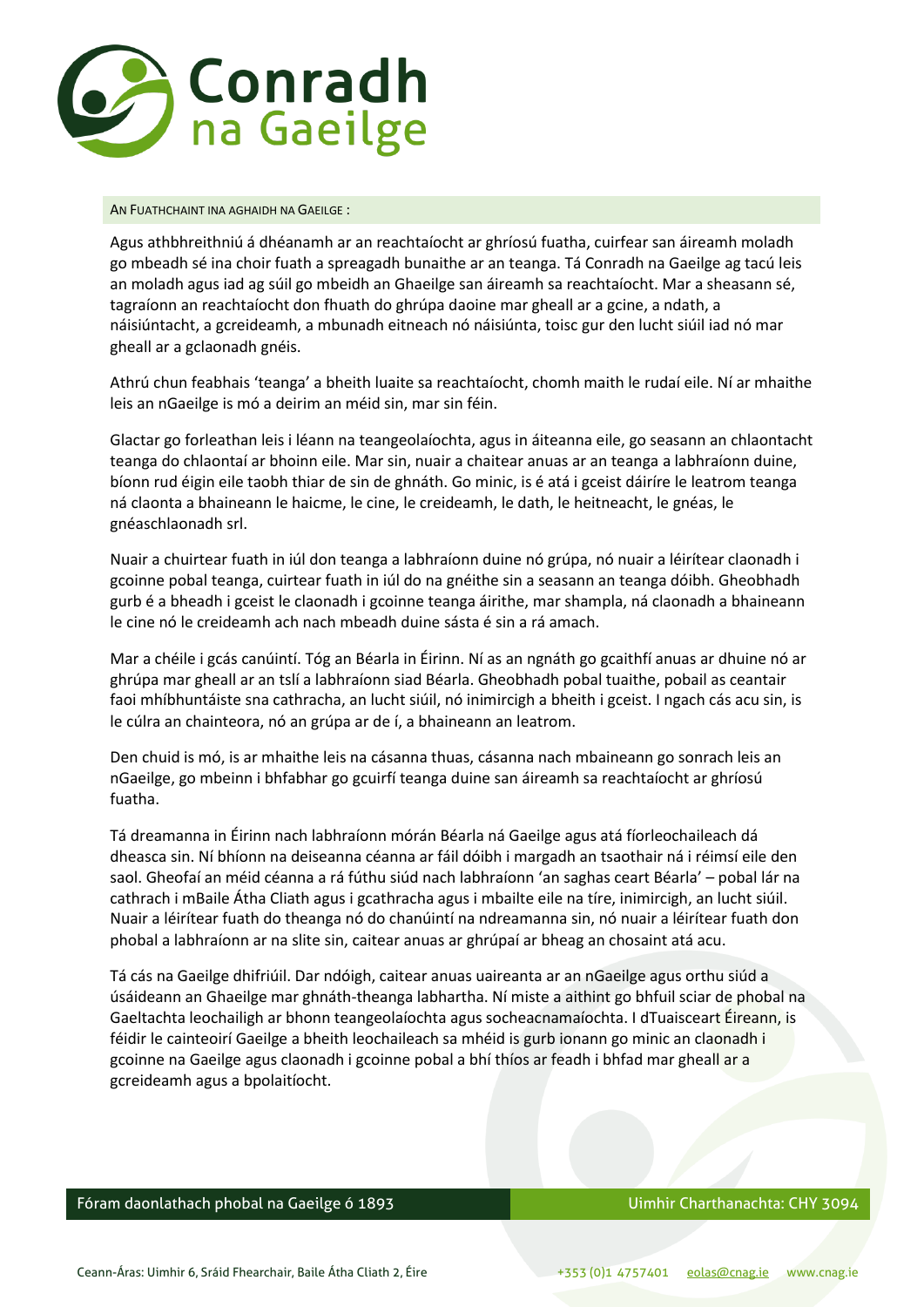

#### REACHTAÍOCHT FHUATHCHAINTE IN ALBAIN :

Tá Albain ag tógáil cúrsaí teanga san áireamh ina reachtaíocht fuathcainte. Seo a deireann an *Independent Review of Hate Crime in Scotland.* 

"§4.81. Note that Lord Bracadale does recognize (§4.83) that 'there will be some Gaelic speakers who may not consider themselves (or be considered by others) to be members of a Gaelic 'ethnic group' but who use the language in aspects of their daily lives. [...] However [...] the concept of hostility should not be limited to the cases where the victim does in fact have the relevant protected characteristic. It should also cover cases where the hostility occurs because the victim is presumed to have the characteristic or has an association with those who do.'"

#### CÁSANNA FHUATHCHAINTE INA AGHAIDH NA GAEILGE :

Ar Newstalk bhí fuathchaint ina aghaidh na Gaeilge á úsáid ag Paul Williams ar an 21 Meán Fómhair, 2016 nuair a dúirt sé:

- '"…When we became an independent sort of nation, we tried to beat Irish in to our kids and I was a victim of that system in the 70s and the 80s and I despised Irish and still cannot speak Irish because of it"
- *(referring to indecipherable Conamara Irish)* "…It's very handy to have that because you can insult most people and they don't know that you are insulting them or giving out to them"
- *(referring to people speaking Irish in the Gaeltacht at a football match)* "…This is fundamentalism. You will learn the Irish and you will do it right." *(the last sentence was said in a what can only be identified as a German Nazi accent)*

Chur Julian de Spáinn gearán isteach maidir le seo chomh maith go dtí an UCÉ, níor chosain an UCÉ é.

Ar an 19 Meitheamh, 2019 do ghlaoigh Ivan Yates 'Cultural Terrorists' orthu siúd atá ag iarraidh a chearta a bhaint amach i dtaobh na Gaeilge de. Chur Julian de Spáinn gearán isteach faoin tagairt sin go dtí an UCÉ (Údarás Craolacháin na hÉireann) ag maígh ina ghearán go ndearnadh éagóir ar chainteoirí Gaeilge agus ar Bhláthnaid Ní Chofaigh go háirithe agus go raibh "easpa neamhchlaontachta agus oibiachtúlachta" ag baint leis na tuairimí a chuir Yates in iúl le linn eagrán an 19 Meitheamh den chlár *The Tonight Show* ar TV3 (Virgin Media One). Níor sheas BAI leis an ghearán arís, ag rá gur ag 'spreagadh díospóireachta' a bhí i gceist ag léiriú nach bhfuil cosaint ann ó aon eagraíocht Stáit in aghaidh na fuathchainte i dtaobh na Ghaeilge de.

## [link removed]

Fiú amháin le dhá lá anuas bhí Ivan Yates ag rá ar Newstalk 'all the Gaeilgeoir taliban and terrorist and zealots, if they want to speak amongst themselves that's grand'.

Ní eachtraí annaimh iad na samplaí seo, breathnaigh ar an nasc seo le liosta fada de na hionsaithe ó na meáin ar an nGaeilge. Sa nasc seo feicfidh tú an chaoi a gcaitear le pobal na Gaeilge sna meáin i gcoitinne: [link removed].

Fóram daonlathach phobal na Gaeilge ó 1893 **Iomraid National Americana** Uimhir Charthanachta: CHY 3094